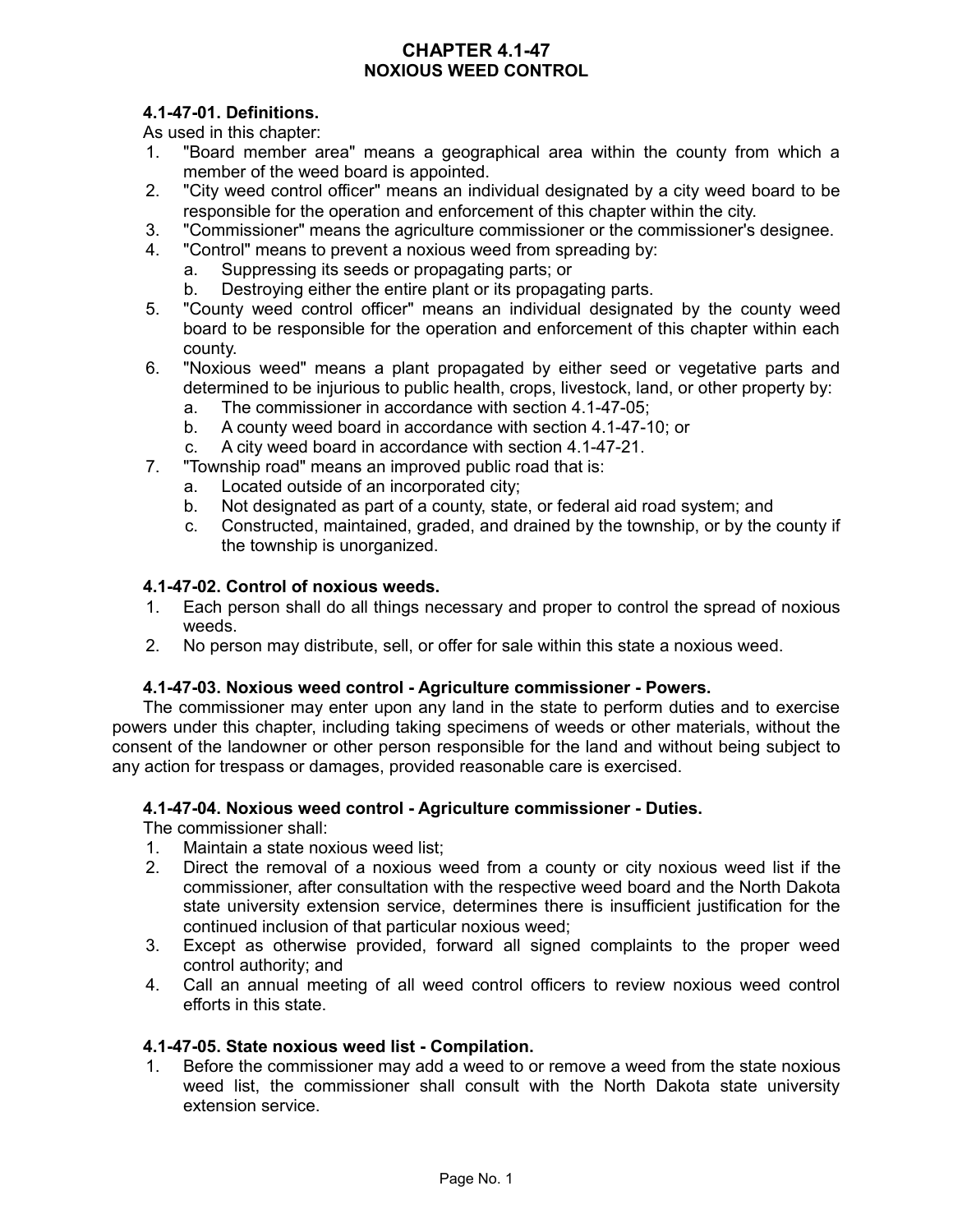2. Before January 1, 2010, and at least every five years thereafter, the commissioner shall review the state noxious weed list. The commissioner shall provide each county and city weed board with at least fourteen days' notice of the time and place at which the list will be reviewed and, no later than fourteen days after conclusion of the review, shall provide each county and city weed board with written notice of any changes to the state noxious weed list.

## **4.1-47-06. County weed board - Members - Terms - Compensation.**

- 1. Each board of county commissioners shall:
	- a. Establish contiguous county weed board member areas; or
	- b. Determine that county weed board members must be appointed at large.
- 2. The board of county commissioners shall appoint a county weed board consisting of three, five, or seven members. Members shall serve for a term of four years or until their successors are appointed and qualified. The terms must be staggered so that no more than two expire each year.
- 3. If the board of county commissioners has established county weed board member areas as provided for in subsection 1, any qualified elector residing in the county weed board member area is eligible to represent that area on the board. If the board of county commissioners has determined that county weed board members must be appointed at large as provided for in subsection 1, any qualified elector residing in the county is eligible to serve on the county weed board.
- 4. A board member shall assume office at the first regular meeting of the county weed board following that member's appointment.
- 5. The board of county commissioners shall remove a member of the county weed board for repeated unexcused failures to attend meetings, for refusal to act as a board member, or for incapacity. If a vacancy occurs on a county weed board, the board of county commissioners, at its next regular meeting, shall appoint an individual who possesses the necessary qualifications to fill the unexpired term.
- 6. a. The county weed board shall elect a chairman and a vice chairman from among its members.
	- b. The county weed board shall appoint a secretary and a treasurer. The secretary and treasurer need not be members of the board.
- 7. The board of county commissioners shall establish the rate of compensation for county weed board members. Actual expenses incurred by board members may be reimbursed at the official reimbursement rates of the appointing authority.

### **4.1-47-07. County weed board - Jurisdiction.**

The jurisdiction of a county weed board extends to all land within the county but does not include any land within the corporate limits of a city if that city has its own noxious weed control program under this chapter.

### **4.1-47-08. County weed board - Powers.**

A county weed board may:

- 1. Expend funds from all available sources if it determines that the extent of noxious weed infestation on certain land is so severe that control efforts would place an extreme financial burden on the landowner.
- 2. Employ and compensate additional personnel to assist with noxious weed control efforts.

### **4.1-47-09. County weed board - Duties.**

Each county weed board shall:

- 1. Implement a program for the control of noxious weeds;
- 2. Provide for the control of noxious weeds along county and township roads and along county highways;
- 3. Establish the time and place of regular board meetings;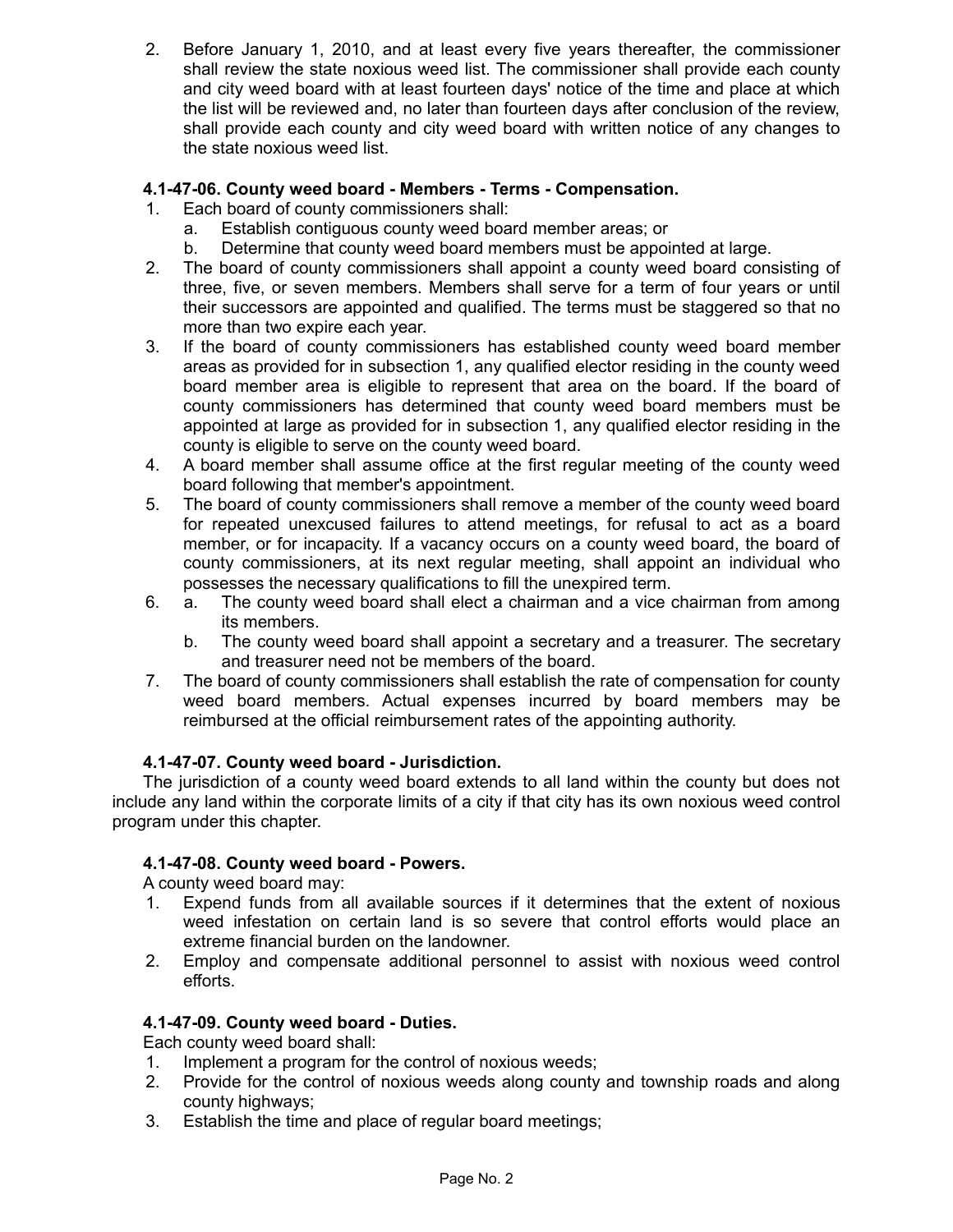- 4. Meet at least once each year;
- 5. Keep minutes of its board meetings and a complete record of all official acts;
- 6. Control and disburse all moneys received by the county from any source for noxious weed control;
- 7. a. Provide for the compensation of its members and its secretary and treasurer;
	- b. Reimburse its members and its secretary and treasurer for actual and necessary expenses; and
	- c. Provide a mileage allowance at the same rate as that established for state employees; and
- 8. a. Employ and provide for the compensation of a weed control officer;
	- b. Reimburse the weed control officer for actual and necessary expenses; and
		- c. Provide a mileage allowance at the same rate as that established for state employees.

## **4.1-47-10. County weed board - Development of county weed list.**

- 1. A county weed board may designate as noxious certain weeds that are not on the state noxious weed list, provided the county weed board consults with the North Dakota state university extension service and that the designation is approved by the commissioner.
- 2. Before January 1, 2010, and at least every five years thereafter, each county weed board shall review its noxious weed list and, by majority vote, may remove any weed from its list. The county weed board shall provide the commissioner with at least fourteen days' notice of the time and place at which its list will be reviewed and, no later than fourteen days after conclusion of the review, shall provide the commissioner with written notice of any changes to the county list.
- 3. A county weed board shall immediately remove any noxious weed from its list when directed to do so by the commissioner in accordance with section 4.1-47-04.

#### **4.1-47-11. County weed control officer - Membership on county weed board - Employment.**

- 1. A county weed control officer may serve as a member of the weed control board by which the officer is employed if the officer is otherwise qualified to do so.
- 2. An individual may be employed as a weed control officer by several weed boards simultaneously.

### **4.1-47-12. County weed control officer - Powers.**

A county weed control officer may enter upon any land within the jurisdiction of the officer to perform duties and to exercise powers under sections 4.1-47-01 through 4.1-47-30, including taking specimens of weeds or other materials, without the consent of the landowner or other person responsible for the land and without being subject to any action for trespass or damages, provided reasonable care is exercised.

## **4.1-47-13. County weed control officer - Duties.**

The county weed control officer shall:

- 1. Cooperate with the board and be responsible for the operation and enforcement of this chapter within the county;
- 2. Become acquainted with the location of noxious weeds within the county;
- 3. Meet the pesticide certification requirements set forth in chapter 4.1-33;
- 4. Encourage noxious weed control by all landowners and land occupants within the county;
- 5. Investigate all signed complaints received by the officer regarding noxious weeds;
- 6. Post or publish in the official newspaper of the county any notices the commissioner deems necessary to further noxious weed control under this chapter;
- 7. Prepare reports as requested by the commissioner; and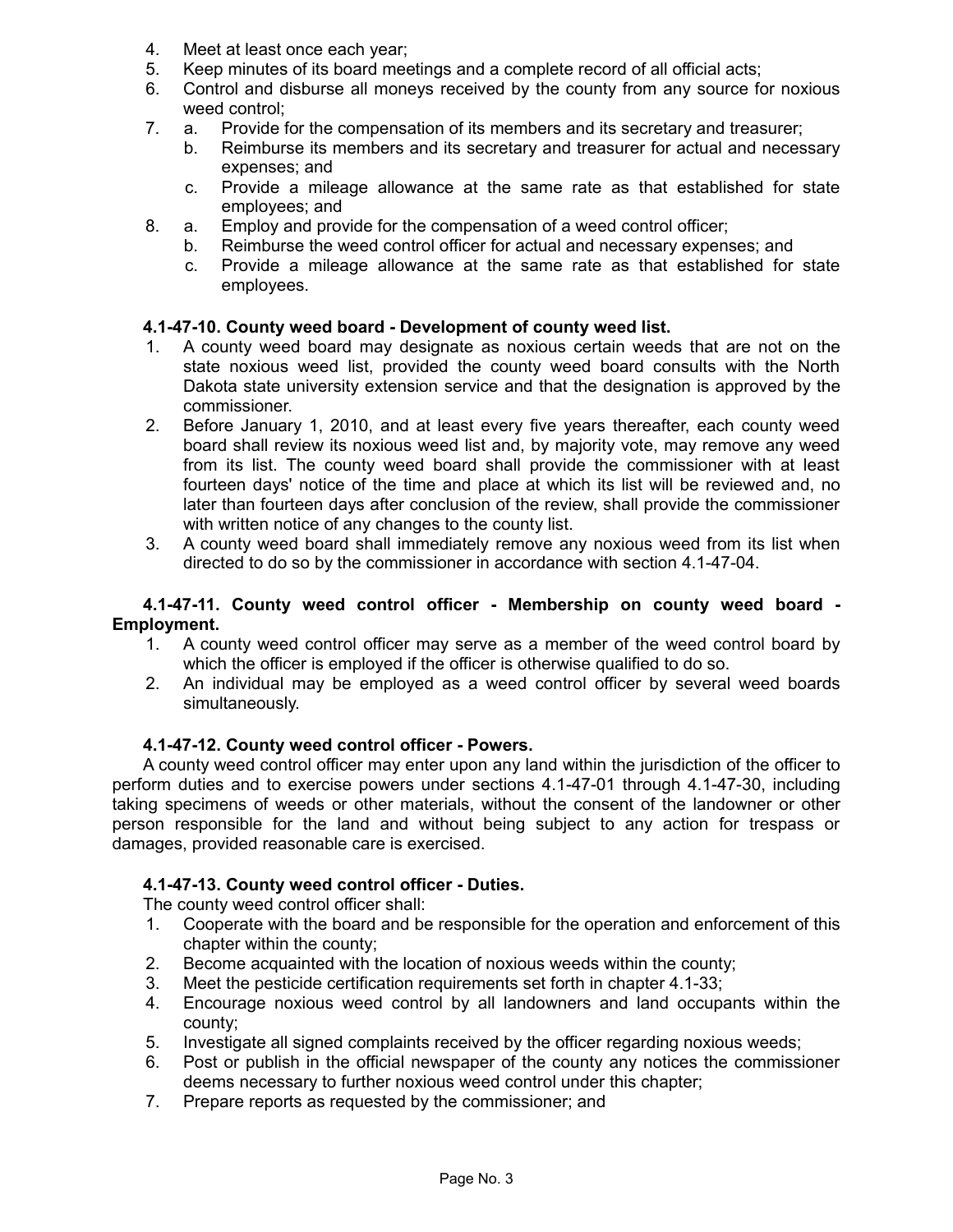8. Attend meetings called by the commissioner to further noxious weed control under this chapter.

#### **4.1-47-14. County noxious weed control program - Payment of expenses - Financial report - Tax levy authorization.**

- 1. The board of county commissioners may pay the expenses of a county noxious weed control program authorized under this chapter from the county general fund, the noxious weed control fund, or both. In addition to the other program expenditures authorized in this chapter, the board of county commissioners may expend funds from the levy authorized under subsection 11 of section 57-15-06.7 to control noxious weeds or undesirable vegetation along county or township roads in the county.
- 2. a. The county weed board may annually request from the board of county commissioners the levy of a tax, not to exceed the levy limitation in subsection 11 of section 57-15-06.7, but any tax levied under this section does not apply to property that lies within the boundaries of a city having a noxious weed control program under this chapter. In the year for which the levy is sought, a county weed board seeking approval of a property tax levy under this chapter must file with the county auditor, at a time and in a format prescribed by the county auditor, a financial report for the preceding calendar year showing the ending balances of each fund held by the county weed board during that year.
	- b. The board of county commissioners may levy the taxes authorized by this subsection and shall place those moneys in a separate fund designated as the weed control fund, which may be used to pay the expenses authorized under this section.
- 3. For purposes of this section, the expenses of a county noxious weed control program include compensation for and the reimbursement of expenses incurred by the county weed board, the county weed control officer and other employees of the board, and expenses incurred as authorized by this chapter.

#### **4.1-47-15. State appropriations for noxious weed control - Distribution - Determination.**

- 1. The commissioner shall consult with the county and city weed boards and develop a method for the distribution to county and city weed boards of all moneys appropriated by the state for noxious weed control, other than the landowner assistance grants provided for in section 4.1-47-16.
- 2. The method must:
	- a. Limit the amount that any county or city weed board is entitled to receive under this section to seventy-five percent of the board's actual expenditures under this section; and
	- b. Allow the commissioner to waive the limit provided for in this subsection if the commissioner determines that a noxious weed is seriously endangering areas of a county, a city, or the state.

#### **4.1-47-16. State appropriations for noxious weed control - Landowner assistance program.**

- 1. The commissioner shall consult with representatives of county and city weed boards and develop a formula for the distribution to eligible county weed boards and eligible city weed boards of all moneys appropriated by the state for the landowner assistance program.
- 2. a. The formula must require that county officials budget, from revenues derived from county sources, an amount equal to the revenue that could be raised by a levy of at least three mills for noxious weed control against taxable property in the county which does not lie within the boundaries of a city having a noxious weed control program under this chapter.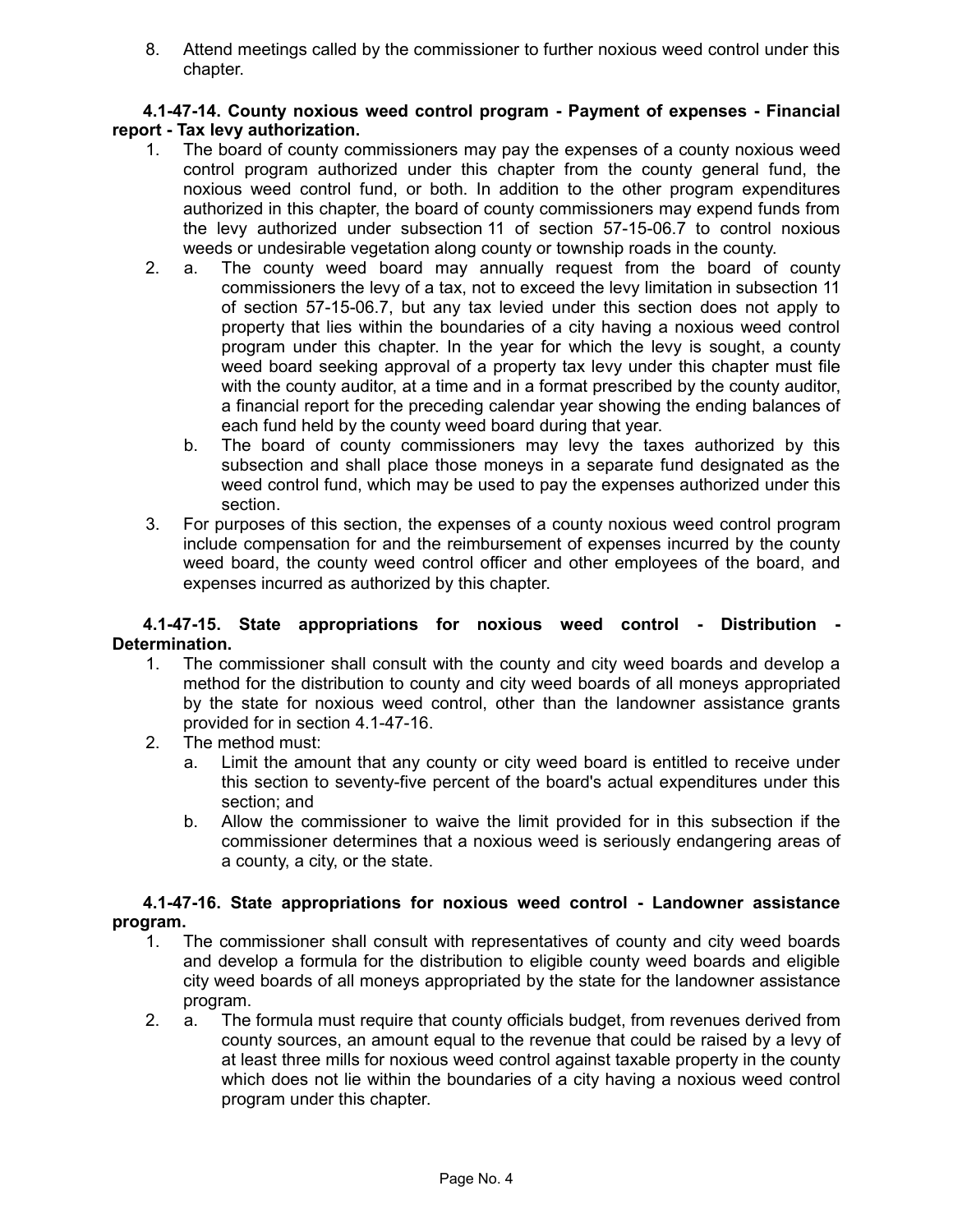- b. The formula must require that city officials budget, from city sources, an amount equal to the revenue that could be raised by a levy of at least three mills for noxious weed control.
- 3. a. The formula must require that the landowner contribute an amount equal to at least twenty percent of the cost to be expended on behalf of the landowner.
	- b. The nature and type of the landowner's contribution must be determined by the weed board having jurisdiction over the area in which the landowner's property is located.

## **4.1-47-17. Control of noxious weeds within cities.**

The governing body of any city having a population of three thousand or more may establish a program for the control of noxious weeds within the jurisdictional limits of the city. If a program is not established, the county weed board shall administer a program for the city.

## **4.1-47-18. City weed board members - Terms - Compensation.**

- 1. If the governing body of a city elects to establish a noxious weed control program, as authorized by section 4.1-47-17, the governing body shall appoint a weed board consisting of three, five, or seven members.
- 2. The term of office for a board member is four years or until a successor is appointed and qualified. The terms must be staggered so that no more than two expire each year.
- 3. Any qualified elector residing within the city is eligible to serve on the board.
- 4. A board member shall assume office at the first regular meeting of the city weed board following the member's appointment.
- 5. The governing body of the city shall remove a member of the city weed board for repeated unexcused failures to attend meetings, for refusal to act as a board member, or for incapacity. If a vacancy occurs on a city weed board, the governing body of the city, at its next regular meeting, shall appoint an individual who possesses the necessary qualifications to fill the unexpired term.
- 6. The city weed board shall elect a chairman and a vice chairman from among its members.
- 7. The city weed board shall appoint a secretary and a treasurer. The secretary and treasurer need not be members of the board.
- 8. The governing body of the city shall establish the rate of compensation for city weed board members.

### **4.1-47-19. City weed board - Powers.**

A city weed board may:

- 1. Expend funds from all available sources if it determines that the extent of noxious weed infestation on certain land is so severe that undertaking control efforts would place an extreme financial burden on the landowner.
- 2. Employ and compensate additional personnel to assist with noxious weed control efforts.

### **4.1-47-20. City weed board - Duties.**

Each city weed board shall:

- 1. Implement a program for the control of noxious weeds;
- 2. Establish the time and place of regular board meetings;
- 3. Meet at least once each year;
- 4. Keep minutes of its meetings and a complete record of all official acts;
- 5. Control and disburse all moneys received by the city from any source for noxious weed control;
- 6. a. Provide for the compensation of its members and its secretary and treasurer;
	- b. Reimburse its members and its secretary and treasurer for actual and necessary expenses; and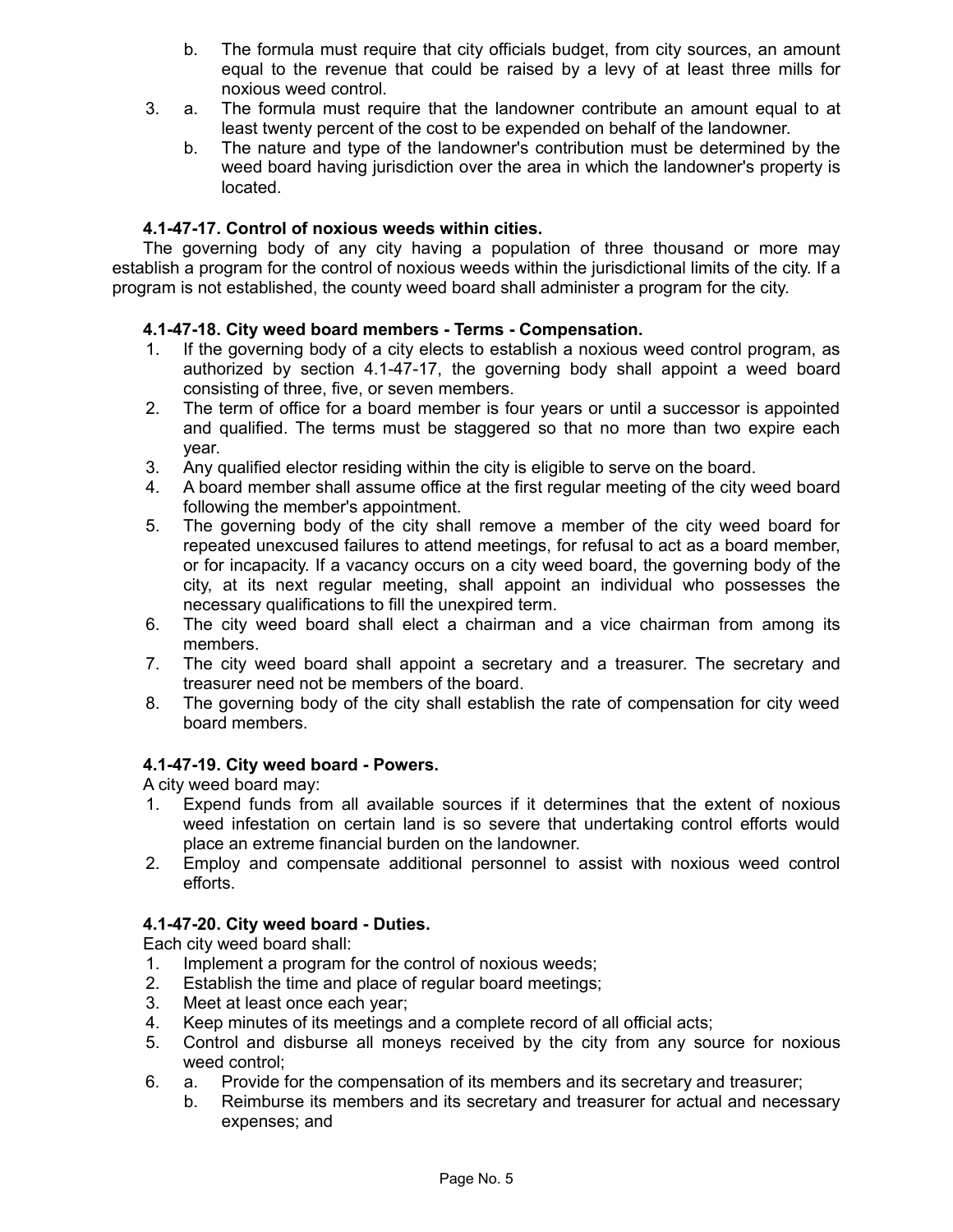- c. Provide a mileage allowance at the same rate as that established for state employees; and
- 7. a. Employ and provide for the compensation of a weed control officer;
	- b. Reimburse the weed control officer for actual and necessary expenses; and
	- c. Provide a mileage allowance at the same rate as that established for state employees.

#### **4.1-47-21. City weed board - Development of city weed list - Review - Removal.**

- 1. A city weed board may designate as noxious certain weeds that are not on the state or county noxious weed list, provided the city weed board first consults with the North Dakota state university extension service and that the designation is approved by the commissioner.
- 2. Before January 1, 2010, and at least every five years thereafter, each city weed board shall review its noxious weed list and, by majority vote, may remove any weed from its list. The city weed board shall provide the commissioner with at least fourteen days' notice of the time and place at which its list will be reviewed and, within fourteen days of the review, shall provide the commissioner with written notice of any changes to the city list.
- 3. A city weed board immediately shall remove any noxious weed from the board's list when directed to do so by the commissioner in accordance with section 4.1-47-04.

#### **4.1-47-22. City weed control officer - Membership on city weed board - Employment.**

- 1. A city weed control officer may serve as a member of the weed control board by which the officer is employed if the officer is otherwise qualified to do so.
- 2. An individual may be employed as a weed control officer by several weed boards simultaneously.

#### **4.1-47-23. City weed control officer - Powers.**

A city weed control officer may enter upon any land within the jurisdiction of the officer to perform duties and to exercise powers under this chapter, including taking specimens of weeds or other materials, without the consent of the landowner or other person responsible for the land and without being subject to any action for trespass or damages, provided reasonable care is exercised.

#### **4.1-47-24. City weed control officer - Duties.**

The city weed control officer shall:

- 1. Cooperate with the board and be responsible for the operation and enforcement of this chapter within the city;
- 2. Become acquainted with the location of noxious weeds within the city;
- 3. Meet the pesticide certification requirements set forth in chapter 4.1-33;
- 4. Encourage noxious weed control by all landowners and land occupants within the city;
- 5. Investigate all signed complaints received by the officer regarding noxious weeds within the city;
- 6. Post or publish in the official newspaper of the city any notices the commissioner deems necessary to further noxious weed control under this chapter;
- 7. Prepare reports as requested by the commissioner; and
- 8. Attend meetings called by the commissioner to further noxious weed control under this chapter.

#### **4.1-47-25. City noxious weed control program - Payment of expenses - Financial report.**

1. The governing body of a city may provide funding for a city noxious weed control program authorized under this chapter from revenues derived from its general fund levy authority.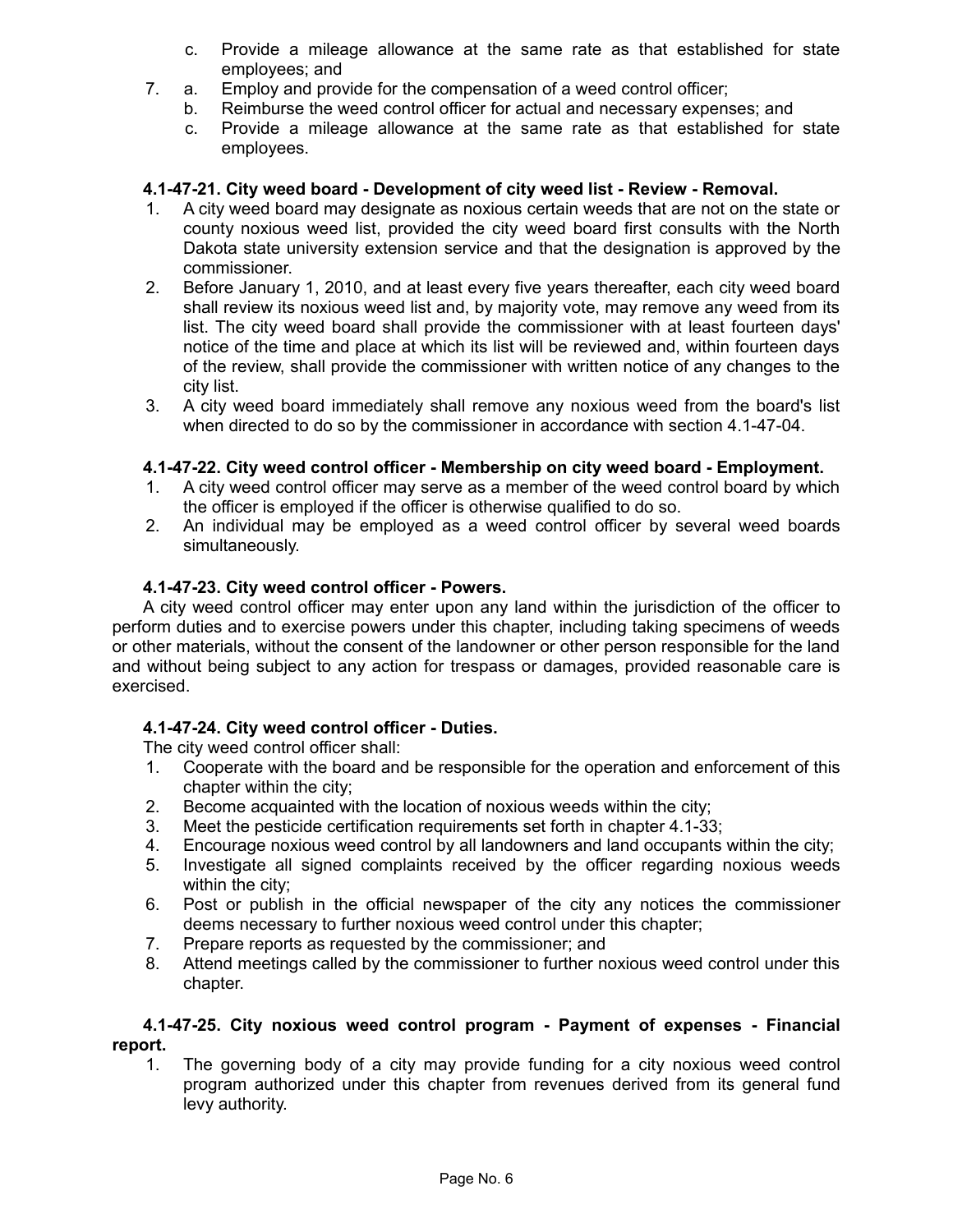- 2. The city weed board may annually request the governing body of a city to provide funds derived from its general fund levy authority in the amount necessary for the city noxious weed control program. In the year for which the levy is sought, a city weed board seeking approval of a property tax levy under this chapter must file with the city auditor, at a time and in a format prescribed by the city auditor, a financial report for the preceding calendar year showing the ending balances of each fund held by the city weed board during that year.
- 3. For purposes of this section, the expenses of a city noxious weed control program include compensation for and the reimbursement of expenses incurred by the city weed board, the city weed control officer, and other employees of the board, and expenses incurred in the provision of noxious weed control, as authorized by this chapter.

#### **4.1-47-26. Publicly owned land - Noxious weed control.**

Each state agency shall provide for the control of noxious weeds on land within its jurisdiction. If a state agency fails to control noxious weeds on land under its jurisdiction, the county weed board, upon approval of the commissioner, may enter upon the land to control the noxious weeds. The state agency shall reimburse the county weed board for expenses incurred in controlling the noxious weeds, within thirty days after the agency receives the bill.

#### **4.1-47-27. Noxious weed control - Enforcement responsibilities of other agencies.**

Law enforcement agents shall cooperate with the commissioner, a weed control board, and a weed control officer for the purpose of enforcing this chapter.

#### **4.1-47-28. Entry upon land for noxious weed control purposes - Notices - Landowner rights - Remedial requirements - Liens.**

- 1. a. If a county weed officer determines that any land other than that referenced in subsection 2 contains noxious weeds, the county weed control officer may first contact the occupant and request that the occupant control the noxious weeds within a prescribed time period and in a prescribed manner. If the county weed control officer determines that the occupant has failed to control the noxious weeds, as requested, the county weed officer shall serve upon the landowner written notice, either personally or by certified mail, requiring the landowner to control the noxious weeds within the time period prescribed by the county weed control officer.
	- b. The notice must:
		- (1) Specify the minimal remedial requirements;
		- (2) Specify the time within which the landowner must meet the minimum remedial requirements;
		- (3) Specify that the landowner may be subject to penalties provided under this chapter if the landowner fails to comply with the remedial requirements;
		- (4) Include a statement of costs if the landowner fails to control the noxious weeds and the county weed officer must provide for control of the weeds; and
		- (5) Provide that the landowner may stay any efforts by the county weed officer to control noxious weeds on the land by requesting in writing that the county weed board hold a hearing on the matter.
	- c. If the landowner does not meet the minimum remedial requirements within the time specified in the notice and does not request a hearing on the matter by the county weed board, the county weed control officer may cause the noxious weeds to be controlled and the expenses charged against the land of the landowner. These expenses are part of the taxes to be levied against the land for the ensuing year and must be collected in the same manner as other real estate taxes.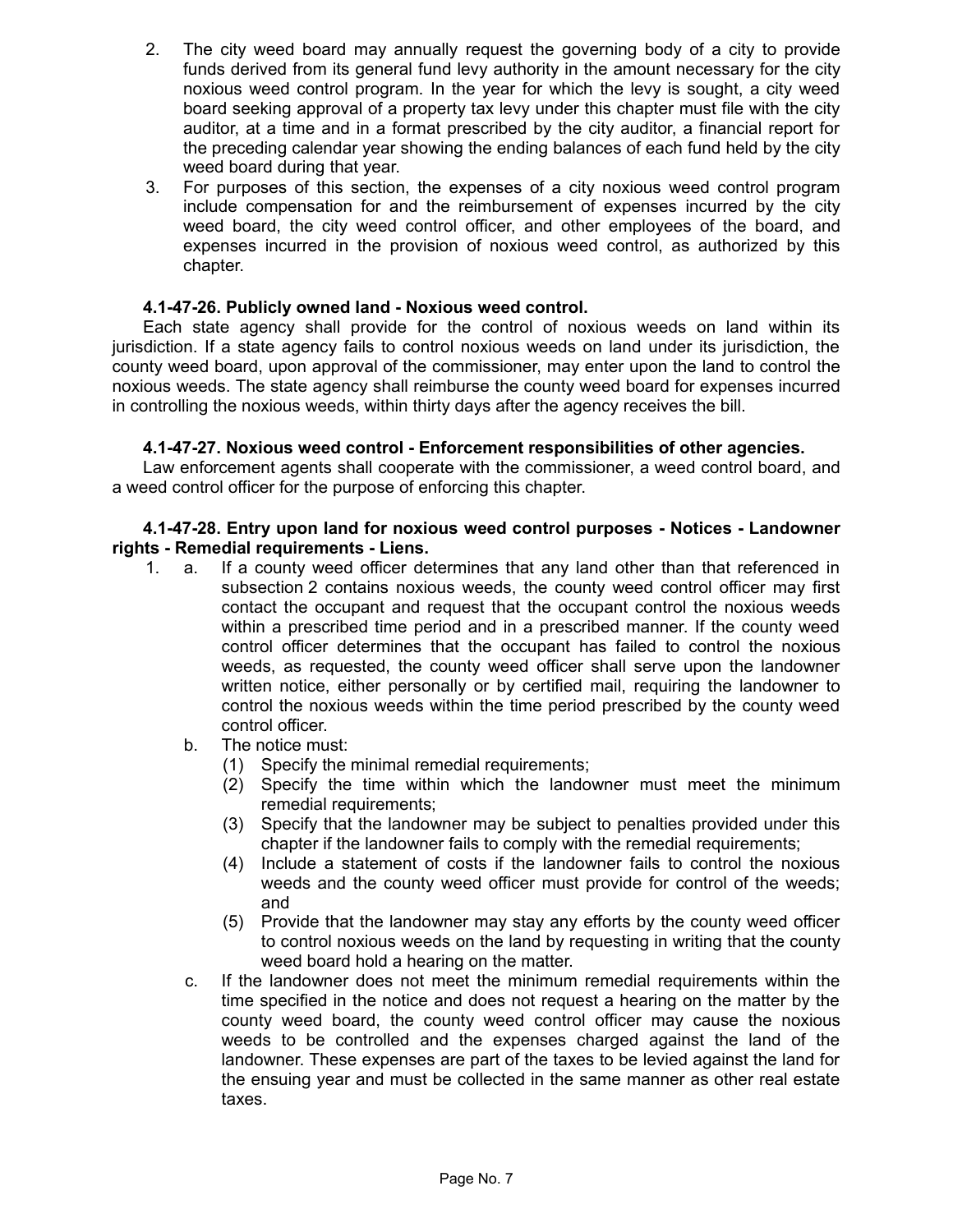- d. If after holding a hearing on the matter, the county weed board directs that the noxious weeds be controlled by the county weed officer, the landowner may appeal the decision to the board of county commissioners. A decision by the board of county commissioners is final.
- e. If the landowner does not appeal the decision to the board of county commissioners, or if the board of county commissioners upholds the decision of the county weed board, the county weed control officer may cause the noxious weeds to be controlled and any expenses incurred by the county weed officer in controlling the weeds must be charged against the land of the landowner. These expenses are part of the taxes to be levied against the land for the ensuing year and must be collected in the same manner as other real estate taxes.
- 2. a. If a city weed control officer determines that land within the officer's jurisdiction contains noxious weeds, the officer may serve upon the landowner written notice either personally or by certified mail, requiring the landowner to control the noxious weeds within the time period prescribed by the city weed control officer.
	- b. The notice must:
		- (1) Specify the minimal remedial requirements;
		- (2) Specify the time within which the landowner must meet the minimum remedial requirements;
		- (3) Specify that the landowner may be subject to penalties provided under this chapter if the landowner fails to comply with the remedial requirement;
		- (4) Include a statement of costs if the landowner fails to control the noxious weeds and the city weed officer must provide for control of the weeds; and
		- (5) Provide that the landowner may stay any efforts by the city weed officer to control noxious weeds on the land, by requesting in writing that the city weed board hold a hearing on the matter.
	- c. The city weed officer shall deliver a copy of the notice personally or forward a copy of the notice by certified mail to any tenant, lessee, or operator of the land on which the noxious weeds are located.
	- d. If the landowner does not meet the minimum remedial requirements within the time specified in the notice and does not request a hearing on the matter by the city weed board, the city weed control officer may cause the noxious weeds to be controlled and the expenses charged against the land of the landowner. These expenses are part of the taxes to be levied against the land for the ensuing year and must be collected in the same manner as other real estate taxes.
	- e. If after holding a hearing on the matter the city weed board directs that the noxious weeds be controlled by the city weed officer, the landowner may appeal the decision to the governing body of the city. A decision by the governing body is final.
	- f. If the landowner does not appeal the decision to the governing body of the city, or if the governing body of the city upholds the decision of the city weed board, the city weed control officer may cause the noxious weeds to be controlled and any expenses incurred by the city weed officer in controlling the weeds must be charged against the land of the landowner. These expenses are part of the taxes to be levied against the land for the ensuing year and must be collected in the same manner as other real estate taxes.

### **4.1-47-29. Quarantine - Declaration - Hearing - Penalty.**

1. If the commissioner determines that a quarantine of this state or any portion thereof may be necessary to prevent the spread of noxious weeds, the commissioner shall schedule a public hearing on the matter and provide notice of the hearing by publishing its time, place, and date in the official newspaper of each county having land within the area of the proposed quarantine. If after the hearing the commissioner orders the imposition of a quarantine, the order must include the date by which or the circumstances under which the commissioner shall lift the quarantine order.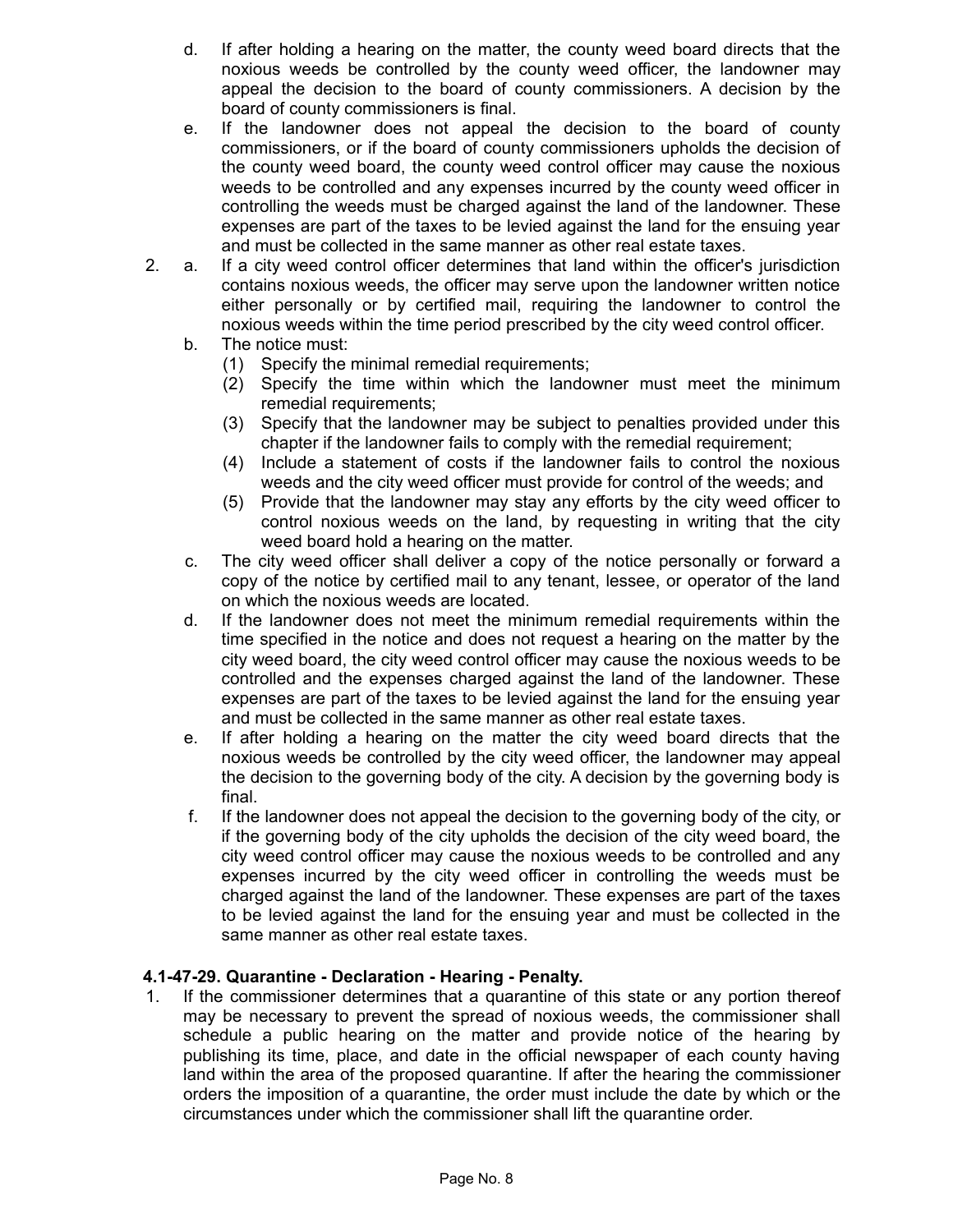- 2. If the commissioner determines that the imposition of an emergency quarantine is necessary to prevent the spread of noxious weeds, the commissioner may impose such an order for a period not to exceed fourteen days. Within the fourteen-day period, the commissioner shall hold a public hearing as provided for in subsection 1 and determine whether a quarantine order under subsection 1 should be imposed.
- 3. Following the establishment of a quarantine, the movement of any product or material described in the quarantine order is subject to the order.
- 4. Any person who violates a quarantine order issued under this section is guilty of a class B misdemeanor.

#### **4.1-47-30. Preventing the dissemination of noxious weeds - Penalty.**

- 1. a. A person may not willfully transport any material that contains noxious weed seeds or propagating parts, on a public road, in a manner that allows for the dissemination of noxious weeds.
	- b. A person may not willfully drive or transport any equipment, on a public road, in a manner that allows for the dissemination of noxious weeds.
	- c. A person may not willfully dispose of any material that contains noxious weed seeds or propagating parts in a manner that allows for the dissemination of noxious weeds.
- 2. Any person who violates this section is guilty of a class B misdemeanor.

#### **4.1-47-31. Civil penalty.**

- 1. a. In addition to any other penalties provided for in this chapter, a person who violates this chapter or any rules adopted under this chapter is subject to a civil penalty in an amount not to exceed eighty dollars per day for each day of violation, subject to a maximum penalty of four thousand dollars per year.
	- b. Penalties imposed upon a landowner for failing to comply with the remedial requirements, as set forth in section 4.1-47-28, are a lien against the property of the landowner from the day the notice is delivered to the landowner under section 4.1-47-28.
	- c. A person who violates subsection 2 of section 4.1-47-02 is subject to a civil penalty not to exceed one hundred dollars for each violation.
- 2. All penalties collected under this section must be credited to the noxious weed control fund of:
	- a. The city in which the violation occurred if the city has a noxious weed control program under this chapter; or
	- b. The county in which the violation occurred.
- 3. Any penalties provided for under this section may be adjudicated by a court, a county weed board, or a city weed board after a hearing.
- 4. An aggrieved person may appeal the imposition of a penalty by a county weed board to the board of county commissioners. An aggrieved person may appeal the imposition of a penalty by a city weed board to the governing body of the city.

### **4.1-47-32. Action on complaint - Request for hearing.**

- 1. a. If an individual filed a signed complaint with a county weed board or the county weed control officer and if the individual believes that the complaint has not been addressed satisfactorily within twenty-one days from the date of the complaint, the individual may file a written request for a hearing with the board of county commissioners.
	- b. Upon receiving a request for a hearing, the board of county commissioners shall schedule a public hearing within twenty-one days and shall provide notice of the hearing by publishing its time, place, and date in the official newspaper of the county.